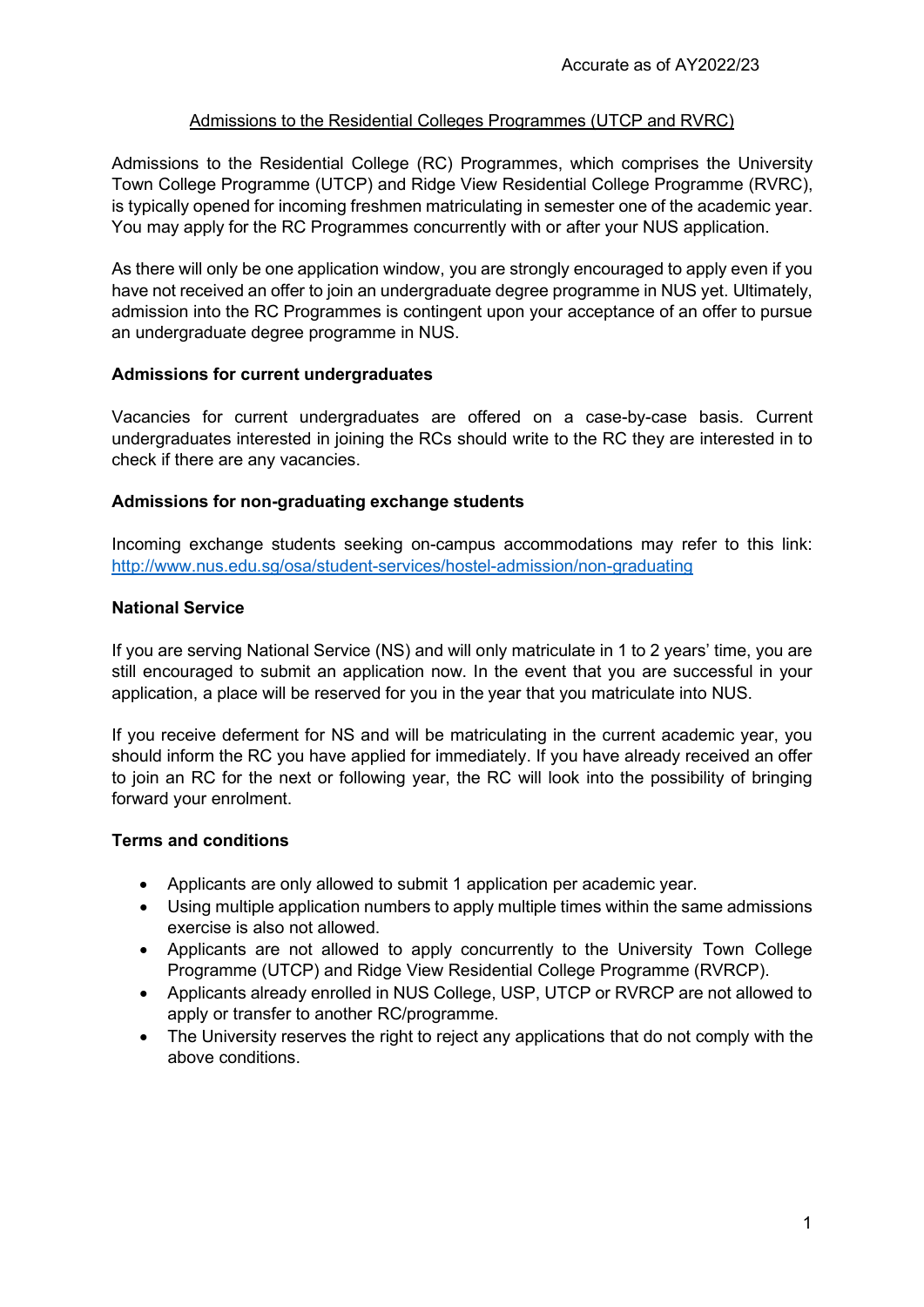# **Process for RC admissions (Incoming Freshmen)**

Interested applicants should submit an application to the UTCP or RVRC programme via the [Joint Residential College](https://myaces.nus.edu.sg/prjrca/) Application System.

- Your application may be considered by both the RVRC Programme and the UTCP.
- While you may indicate a preference for either programme or for an RC, your eventual placement, if your application is accepted, may be different.

All applicants will be required to submit 2 essays as part of their application. Please note that you will not be able to edit your essays once you submit them, hence you are strongly encouraged to give yourself ample time to prepare and submit your application.

Shortlisted applicants may be invited to an RC for an interview.

Applicants that were not shortlisted for interview or offer may be sent to the common pool for the consideration of other RCs.

Successful applicants who pass the interview will subsequently be informed on how to register for their rooms via the University [Hostel Management](http://www.nus.edu.sg/osa/student-services/hostel-admission/undergraduate) System.

#### **Common Pool**

Applicants that were not shortlisted after the submission of essays and/or interview may be sent to the common pool for the consideration of other RCs.

As applications in the common pool may be viewed by all RCs, there is no need for applicants to submit a new application to be considered for admissions.

#### **Transfers**

We urge applicants to review the RCs carefully before you submit your application. Appeals for transfer may only be possible if the RC being appealed to has available places and has not closed application at the point when you submit your application<sup>1</sup>.

Amongst the RCs available for your selection are [Residential College 4,](https://rc4.nus.edu.sg/) [College of Alice &](http://capt.nus.edu.sg/) [Peter](http://capt.nus.edu.sg/) Tan and [Tembusu](https://tembusu.nus.edu.sg/) College, which offer the UTCP, and Ridge View [Residential](https://rvrc.nus.edu.sg/) College, which offers the RVRC programme.

Below is a table to provide a quick overview of the process for transfer of change of RC: Should you still decide to change your choice of RC, please contact us at [rcadmissions@nus.edu.sg](mailto:rcadmissions@nus.edu.sg)

| <b>Stages of Appeal</b><br>for Transfer of RC | <b>Course of Action</b>                                                                                                                                                                                                                                                                                                                       |
|-----------------------------------------------|-----------------------------------------------------------------------------------------------------------------------------------------------------------------------------------------------------------------------------------------------------------------------------------------------------------------------------------------------|
| Before interview                              | The RC that you have applied for, hereinafter referred to as 'assigned<br>RC' will contact you if you are shortlisted. Should you decide to<br>proceed with the transfer of RC, your application will be routed to your<br>appealed RC (hereinafter referred to as an 'appealed RC').<br>Your placement in the appealed RC is not guaranteed. |

<span id="page-1-0"></span><sup>1</sup> Applications to CAPT and RC4 closed on 12 April 2022 (12PM), while application to Tembusu College closed on 19 April 2022 (12PM).